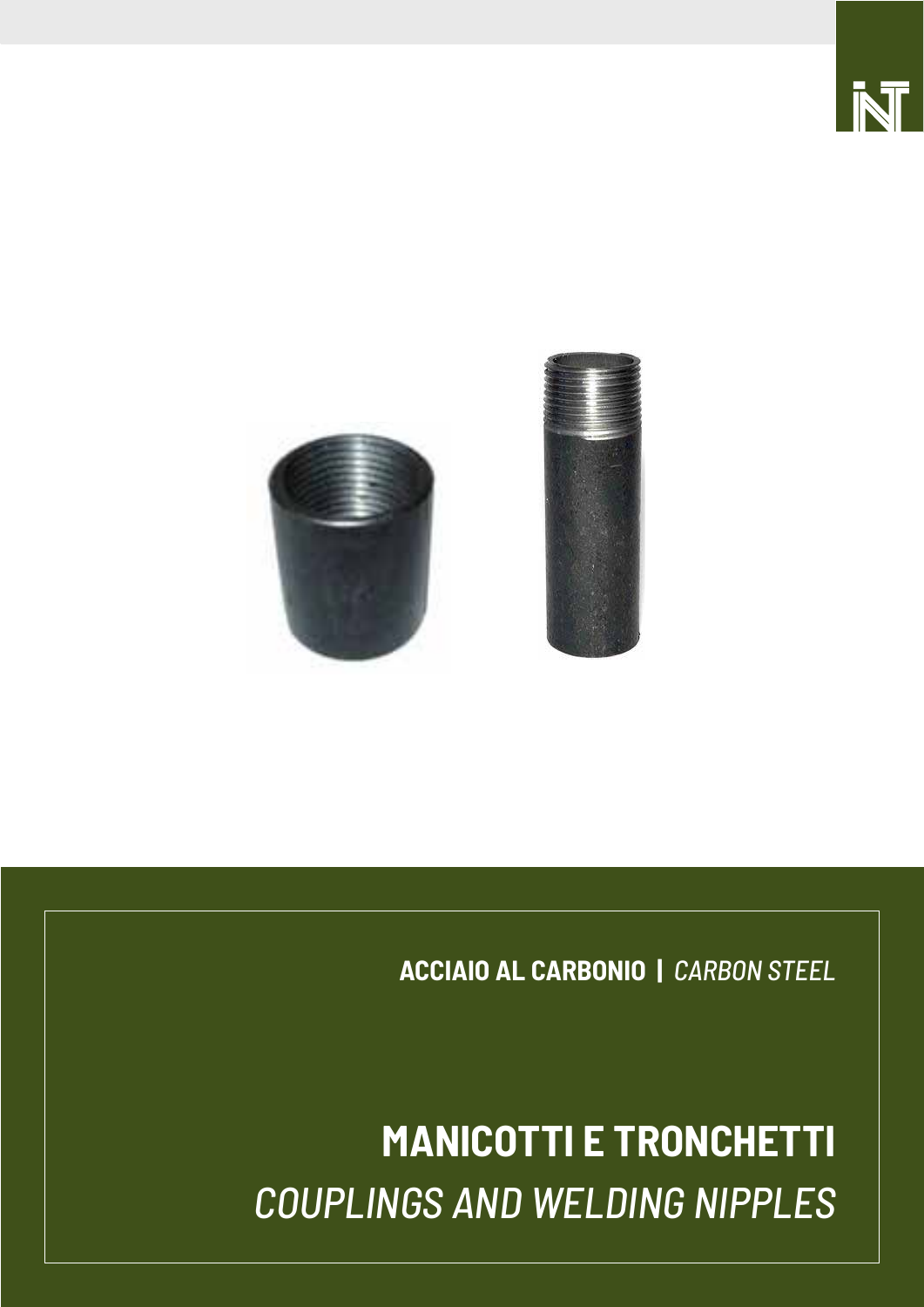# **MANICOTTO CARBONIO**

*CARBON STEEL COUPLING*



| Size mm        | 1/8"    | $1/4$ " | 3/8"    | 1/2"    | 3/4"    | T"      | 11/4"   | 11/2"   | 2"      | 21/2"   | 3.      | 4"      |
|----------------|---------|---------|---------|---------|---------|---------|---------|---------|---------|---------|---------|---------|
| Ø <sub>1</sub> | 15      | 18,5    | 21,3    | 26,6    | 31,8    | 39,5    | 48,3    | 54,5    | 66,2    | 82      | 95      | 121     |
|                | 17      | 25      | 26      | 34      | 36      | 43      | 48      | 48      | 56      | 65      | 71      | 83      |
| SP/THK         | 2,0/2,6 | 2.3/2.9 | 2.3/2.9 | 2.6/3.2 | 3.2/4.0 | 3.2/4.0 | 3.2/4.0 | 3.2/4.0 | 3.6/4.5 | 3.6/4.5 | 4.0/5.0 | 4,5/5,4 |

# CARATTERISTICHE TECNICHE:

Dimensioni: tipo EN 10241 (EX DIN 2986) Filettatura: conforme EN 10226 EN ISO 228 Acciaio carbonio

**Certificati EN 10204/2.1**

#### *TECHNICAL INFORMATION:*

*Dimensional standard Iype EN 10241 (EX DIN 2986) Thread: according to EN 10226 EN ISO 228 Carbon steel*

#### *Certificates EN 10204/2.1*

Nota: i dati tecnici su questo catalogo sono indicativi e non impegnativi / Note: the technical data reported in this catalogue is proximative and not binding. Data di emissione: 2020 Revisione: 01 / Date of issue: 2020 Revision: 01 - Copyright ® Intertubi S.p.a. Tutti i diritti riservati / Copyright ® Intertubi S.p.a. All rights reserved